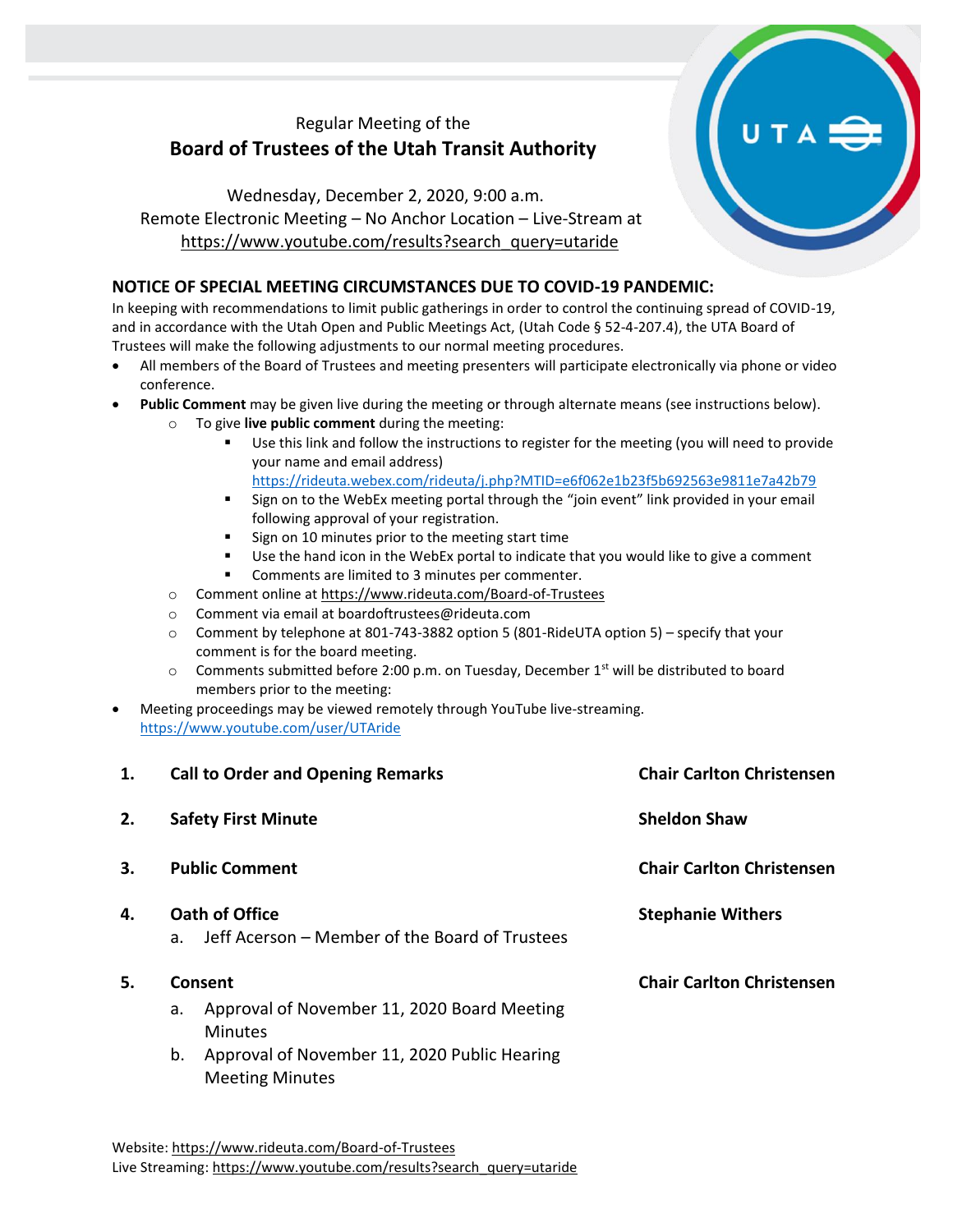#### **6. Agency Report Carolyn Gonot**

Megan Waters

Monica Morton, Kensey Kunkel

Bill Greene, Troy Bingham

Dan Harmuth, Dave Snyder

Eddy Cumins, Kevin Anderson

Eddy Cumins, David Hancock

Mary DeLoretto, Ryan Taylor

a. Ski Service Start Up

## **7. Resolutions**

| a. R2020-12-01 Approving the Capital Project Plan for the Mary DeLoretto |                |
|--------------------------------------------------------------------------|----------------|
| Midvalley Connector Bus Rapid Transit Project                            |                |
| b. R2020-12-02 Resolution Adopting the Authority's                       | Mary DeLoretto |

- b. R2020-12-02 Resolution Adopting the Authority's 2021-25 Capital Plan
- c. R2020-12-03 Resolution Approving the Amended Charter for the Community Advisory Committee
- d. R2020-12-04 Resolution Adopting the 2021 ECO Pass Fare Structure of the Agency
- e. R2020-12-05 Resolution Authorizing the Financing of Transit Vehicles through Equipment Lease-Purchase Agreements; and Related Matters

## **8. Contracts, Disbursements and Grants**

- a. Contract: Software Maintenance Agreement (Oracle JD Edwards/Mythics)
- b. Contract: Merchant Services (Chase Paymentech) Todd Mills
- c. Change Order: Snow Removal Services Extension (Roth Landscaping)
- d. Change Order: TDX 3.0 Upgrade Light Rail and Commuter Rail (Modern Communication Systems)
- e. Pre-Procurement Todd Mills
	- i. On-Call Infrastructure Maintenance
- f. Grant Application: Public Transportation COVID Research Demonstration Grant Program – E-Vouchers (Federal Transit Administration)

### **9. Service and Fare Approvals Monica Morton**

- a. Fare Agreement: Ski Bus Agreement (SMHG Management/Powder Mountain)
- b. Fare Agreement: Ski Bus Agreement (Snowbasin)
- c. Fare Agreement: Ski Bus Agreement (Sundance)
- d. Fare Agreement: Ski Bus Agreement (Davis County)
- e. Fare Agreement: Ski Bus Agreement (Morgan County)
- f. Fare Agreement: Ski City Super Pass Agreement (Visit Salt Lake)